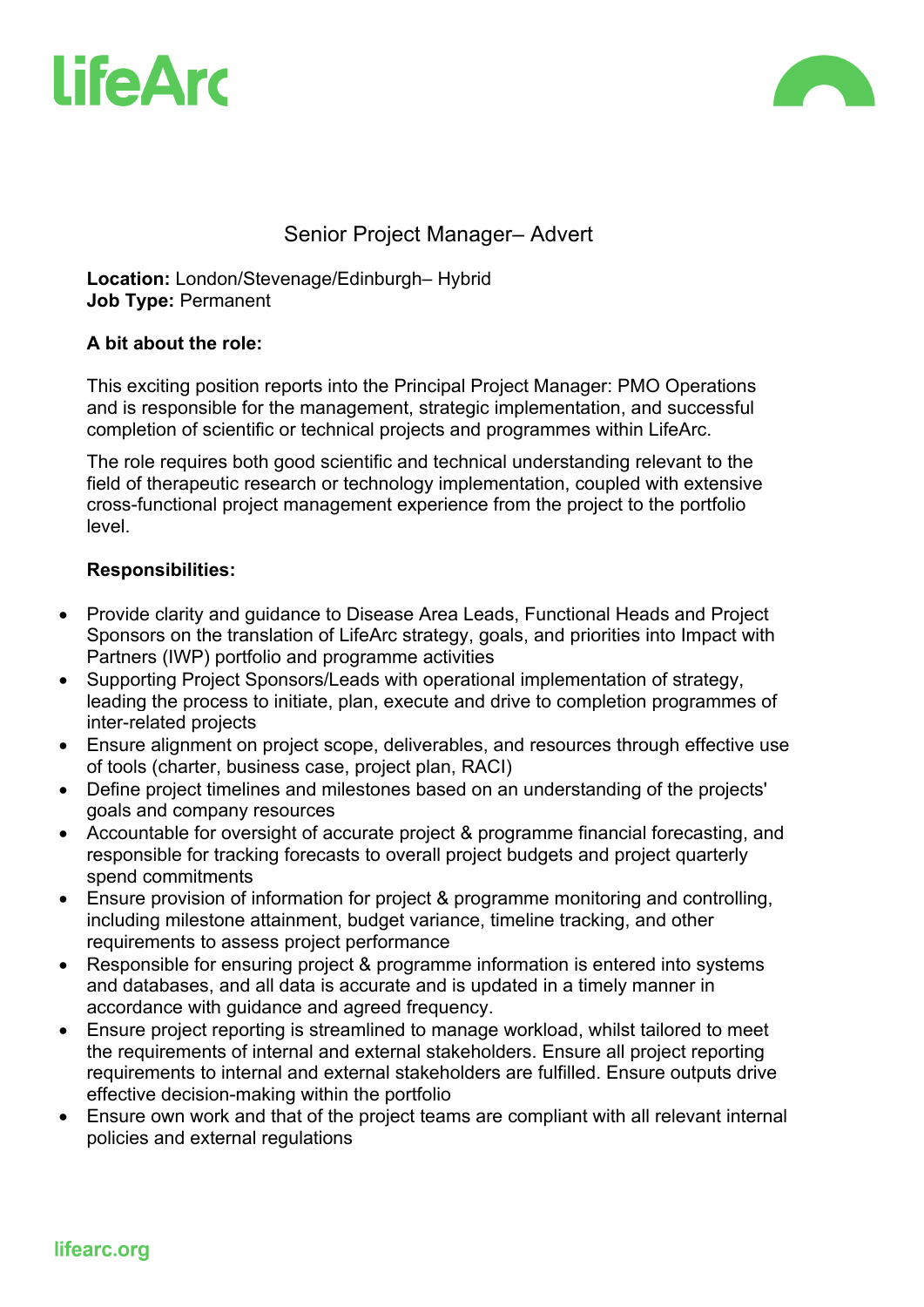# **LifeArd**



### **A bit about you:**

- Educated to at least BSc degree, Life Science subject strongly preferred
- Prior Biopharma experience (3-7 years)
- Formal qualification in project management, Project Management Professional (PMP) certification preferred
- Lean six sigma green belt qualification preferred
- Experience and technical understanding in early development and / or discovery research within the life-sciences industry
- Ability to interpret and evaluate scientific, technical and business-related information, and challenge assumptions critically and objectively
- Excellent planning and organising skills with ability to set clear expectations, drive accountability and the tenacity to drive projects to conclusion

### **About us:**

At LifeArc, our ambition is to make life science life changing. We do this by advancing scientific discoveries beyond the lab, faster, so that they can shape the next generation of diagnostics, treatments, and cures.

Working at the cutting edge of translational science and as the early-stage translation specialists, we progress scientific discoveries on their journey to becoming a medicine, diagnostic or intervention that can improve patients' lives. Our work begins by seeking out innovative science, then helping to develop this to a point where there is a clinical and commercial pathway for others to invest the time and money to take it further forward.

### **What we can offer you:**

Salary will be determined by qualifications and experience along with other exceptional benefits. Because we understand everyone has different requirements, our flexible benefits allow you to choose those which are important to you. Our pension scheme offers employer contributions of up to 12%, private health insurance, and annual leave of 31 days PLUS bank holidays.

Join us, and you'll have the scope to be creative and take measured risks. You'll be rewarded for your curiosity, for working as one team, and for learning fast. And you'll have everything you need to be your best every day.

We all have potential. At LifeArc, you'll discover what you can really do with it.

**To apply** please email your CV to: adam.rudman@lifearc.org